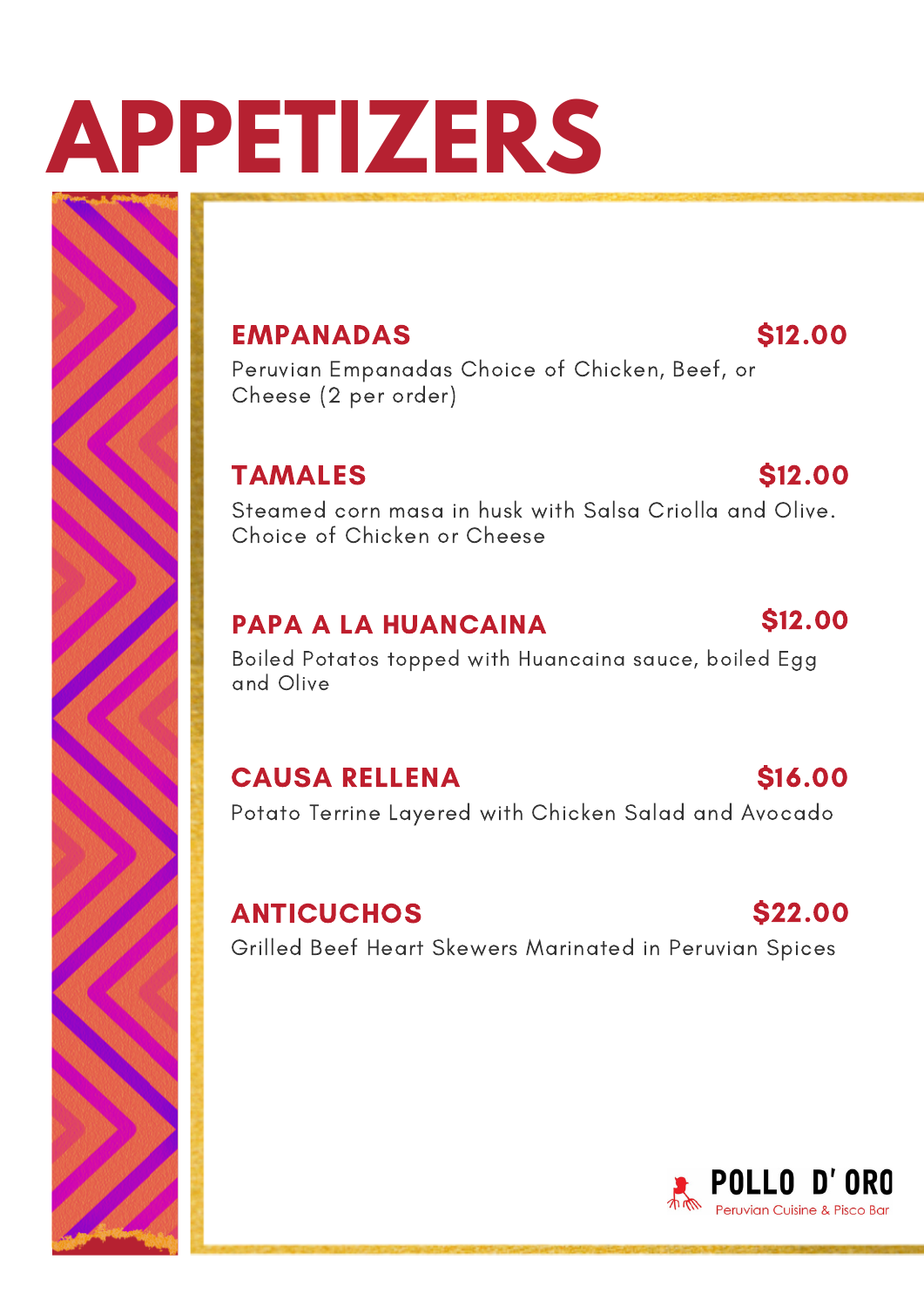# **CEVICHE**

#### **CLASICO**

Market Fresh Catch Peruvian Classic Ceviche with Red Onion and Rocoto Chili Served with Sweet Potato and White Corn

#### MIXTO

#### Market Fresh Catch Peruvian Classic, Today's Fish with Shrimp, Octopus, and Calamari Ceviche Served with Sweet Potato and White Corn

#### TIRADITO

#### \$22.00

\$30.00

Sashimi Ceviche in Aji Amarillo Infused with Leche de Tigre

#### LECHE DE TIGRE

#### Mix of fresh catch calamari, shrimp and octopus chopped in Aji Amarillo. Served in a martini glass

#### CHOROS A LA CHALACA

#### New Zealand mussels, diced onions, diced tomatoes, yellow corn, cilantro and rocoto Peruvian pepper in a classic Leche de Tigre (6 per order)



#### \$27.00

\$24.00

\$22.00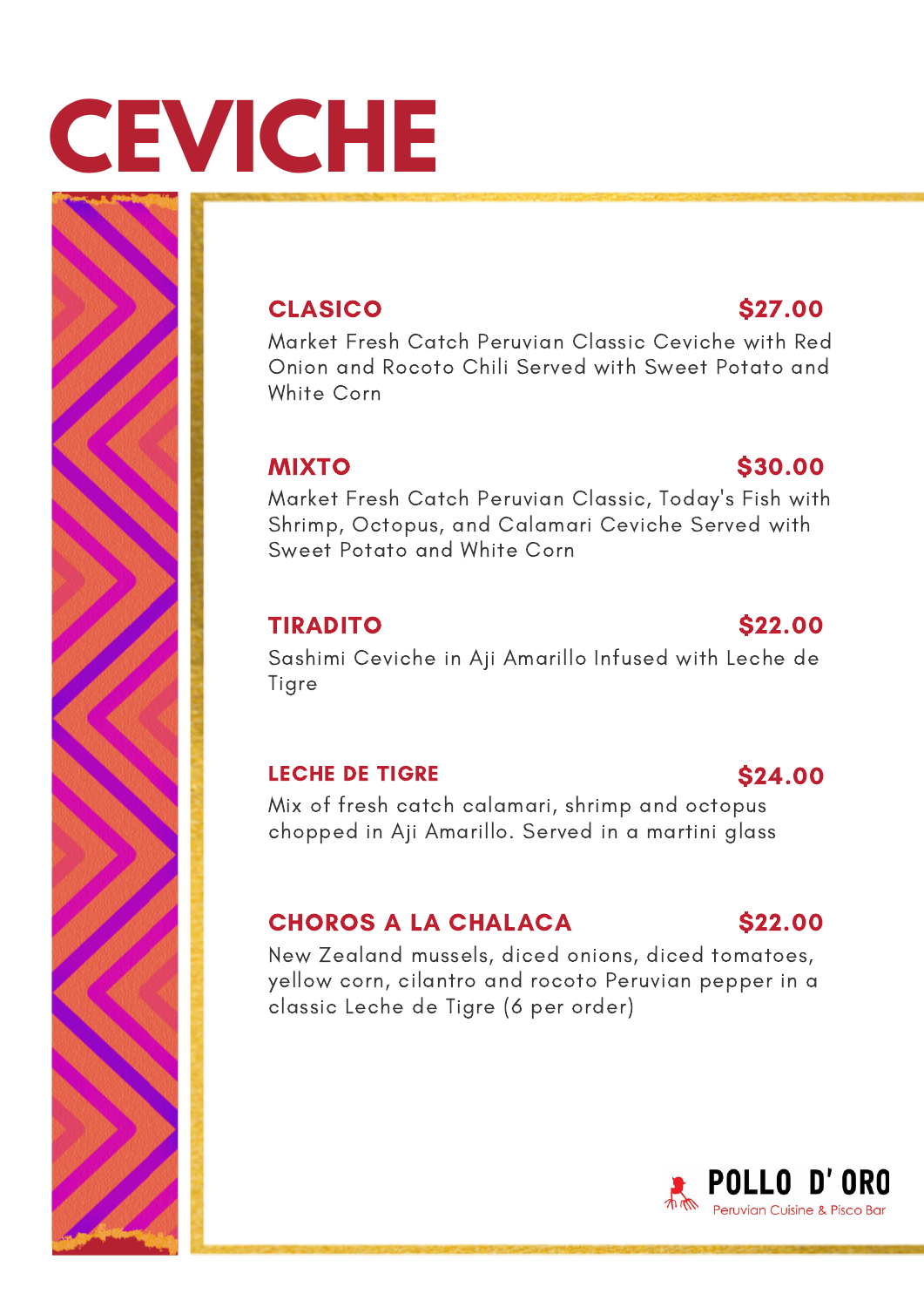## **SALAD & VEGETARIAN**

#### HOUSE SALAD

Artisan Lettuce with Avocado, Tomato, Cucumber Queso Fresco (Fresh Cheese) and Heart of Palm

#### ORO SALAD

#### \$21.00

\$22.00

\$18.00

Fava Beans, Queso Fresco Cheese with Tomato, Cilantro, Diced Onions, Black Olives, Boiled Potatoes and White Corn

#### QUINOA SALAD

#### Quinoa with Tomato, Cucumber, Red Onion, Queso Fresco (Fresh Cheese), Toasted Almond and Artisan Lettuce

#### Add to the Salad Chicken Breast \$7 Skirt Steak or Shrimp \$9 Salmon \$13

#### PALTA RELLENA

#### Avocado stuffed with creamy vegetable (Broccoli, Peas, Carrots, Corn,) served on a bed of Artisan Lettuce

#### PAPA A LA HUANCAINA

Boiled Potatos topped with Huancaina sauce, boiled Egg and Olive

#### CHAUFA DE QUINOA

Organic Peruvian Quinoa, Broccoli, Red Bell Peppers, Beans Sprouts, Scallion, Scramble Eggs, Add Shrimp \$9 extra

#### \$14.00

\$28.00

\$22.00

#### **POLLO D'ORO Peruvian Cuisine & Pisco Bar**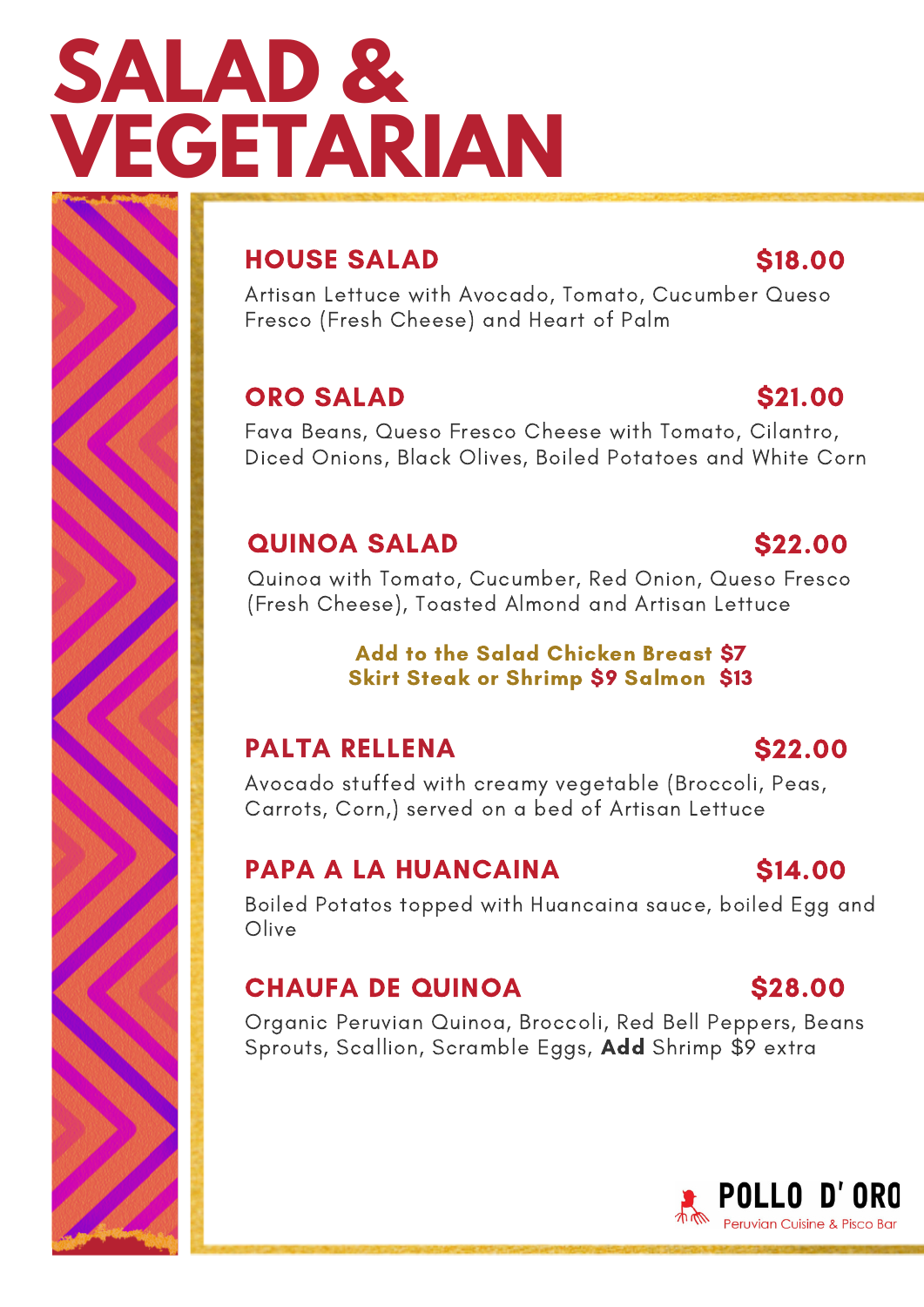## **POLLO A LA BRASA**

Rich and Flavorful Rotisserie Chicken Seasoned in Original Pollo D' Oro House Recipe

#### QUARTER CHICKEN

Choice of side Dish \$15.00

#### HALF OF CHICKEN

Choice of two side Dishes \$28.00

#### WHOLE CHICKEN

Choice of three side dishes

\$55.00

#### ORO COMBO

Rice and Beans, salchipapa, sweet platains and a House Salad

#### \$65.00

#### Chicken might take 45 minutes

### SIDES

Rice & Beans \$8 Green salad \$7 Salchipapas \$7 Sweet Plantains / Tostones / French Fries / Fried Yuca \$7

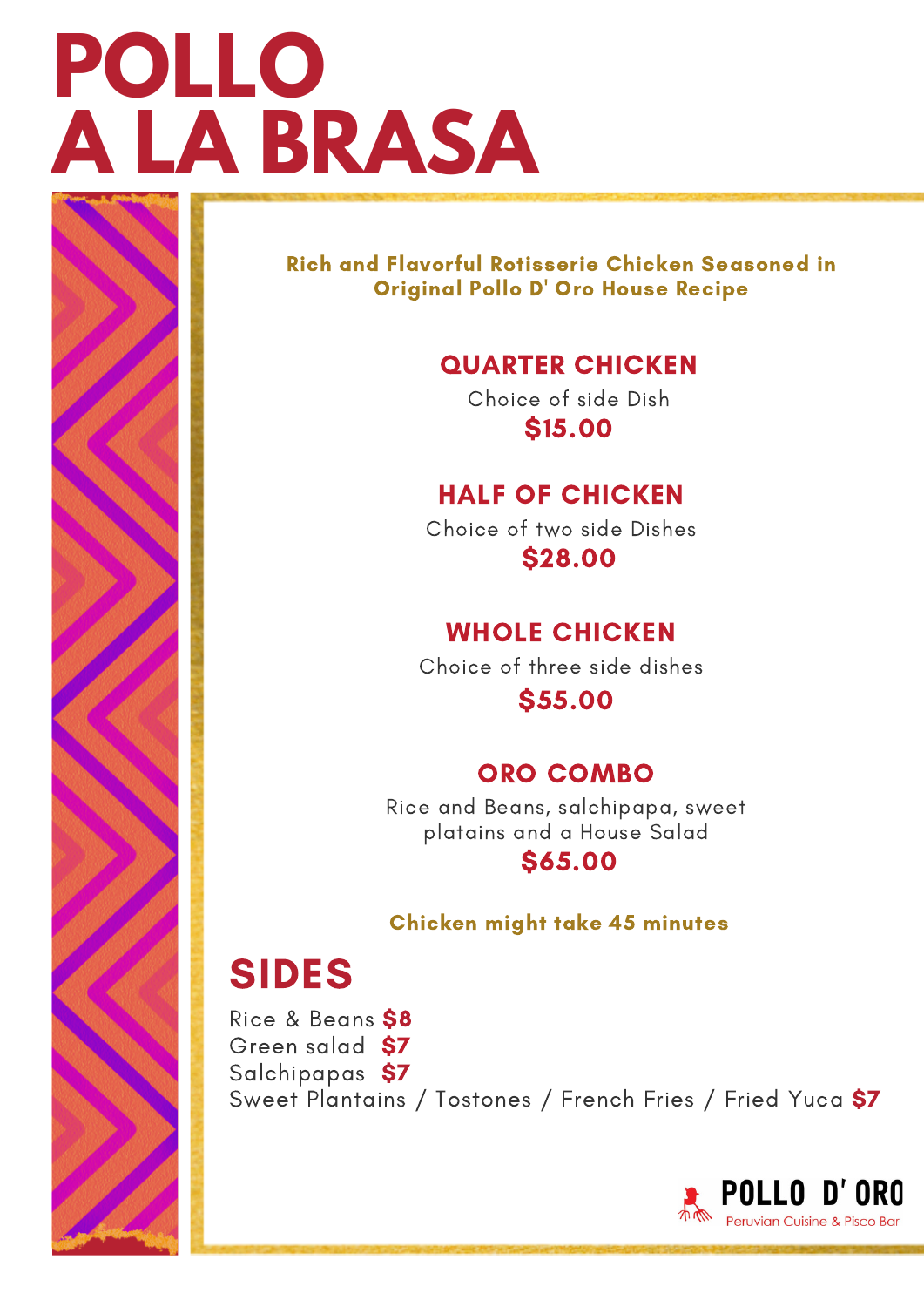## **PERUVIAN SPECIALITIES**

#### LOMO SALTADO

Marinated Strips of Skirt Steak Sauteed with Onions, Tomatoes, and Signature Spices

#### SECO DE CORDERO

Lamb shank cook in a cilantro stew served on Peruvian cannary beans and topped with salsa criolla. Served with Jazmine white rice

#### TACU TACU STEAK

Rice and Peruvian Cannary beans risotto with fried egg on the top. Sweet Plantains on the side. 12 oz Rib Eye Steak

#### AJI DE GALLINA

Shredded Chicken Breast in creamy, Aji Amarillo Pepper Sauce, Topped with Black Peruvian Olive and Boiled Eggs on rice

#### POLLO SALTADO

Strips of chicken breast sauteed with onions,tomatoes, red bell peppers, cilantro and signature spices. Layered with french fries and served with Jazmine white rice

#### SALMON D' ORO

Fried Salmon on a Bed of Cilantro Infused Rice with Peas, Carrots, & Bell Peppers. Toped with Salsa Criolla



### \$25.00

#### \$41.00

\$32.00

#### \$42.00

#### \$29.00

\$34.00

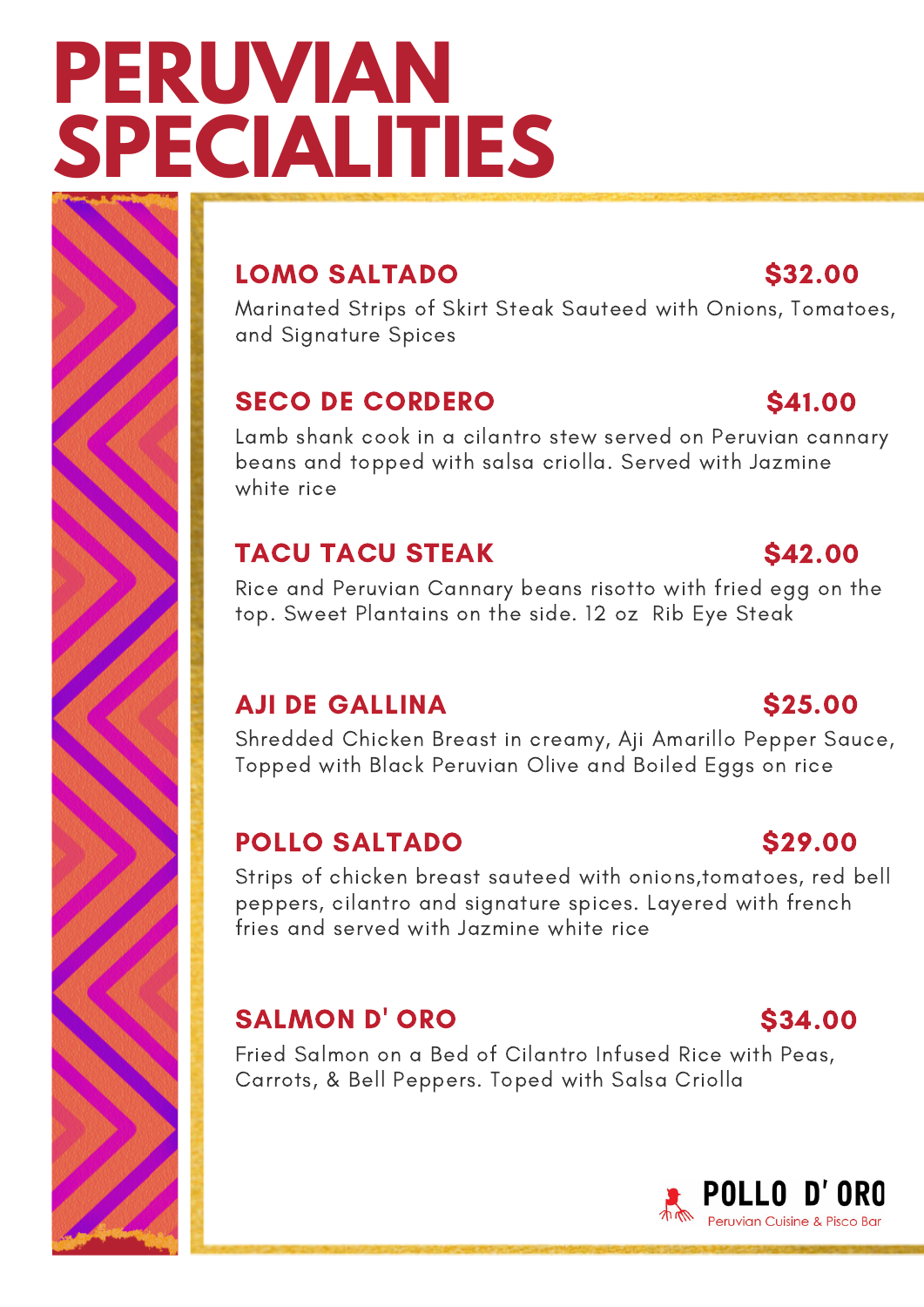

### CHAUFA AEROPUERTO

Classic Peruvian-Chinese Fried Rice, Broccoli, Red Bell Pepper, Beans Sprouts, Scallion, Scramble Eggs. Add Chicken Breast \$7 Skirt Steak or Shrimp \$9

### CHAUFA DE QUINOA

Organic Peruvian Quinoa, Broccoli, Red Bell Peppers, Beans Sprouts, Scallion, Scramble Eggs. Add Chicken Breast \$7 Skirt Steak or Shrimp \$9

### TALLARINES SALTADO

Stir-Fried Spicy Peruvian-Chinese Lo Mein with Tomatoes, Red onion, Broccoli, Red Bell Pepper, Beans Sprouts, Scallion, Cilantro and Soy Sauce. Add Chicken Breast \$7 Skirt Steak or Shrimp \$9

#### TALLARINES VERDES

Peruvian Pasta Dish ,Pesto Made with Queso Fresco, Spinach & Basil, Add Chicken Breast \$7 Skirt Steak or Shrimp \$9

### CAMARONES AL CUSCO

Marinated shrimp in a creamy Aji Amarillo sauce, served with white Jazmine rice

#### SALTADO DE CAMARONES

Marinated shrimp sauteed with onions, tomatoes, cilantro, red bell pepper and signature spices.Served on a bed of french fries and a side of white Jazmine rice

#### PESCADO A LO MACHO

Today's Fish Fried with Shrimp, Clams, Green Mussels and Calamari in a Lightly Spiced Cream in a creamy Aji Panca Sauce a side of with Jazmine rice



Peruvian Cuisine & Pisco Bar

#### \$25.00

\$28.00

### \$24.00

#### \$38.00

### \$40.00



\$24.00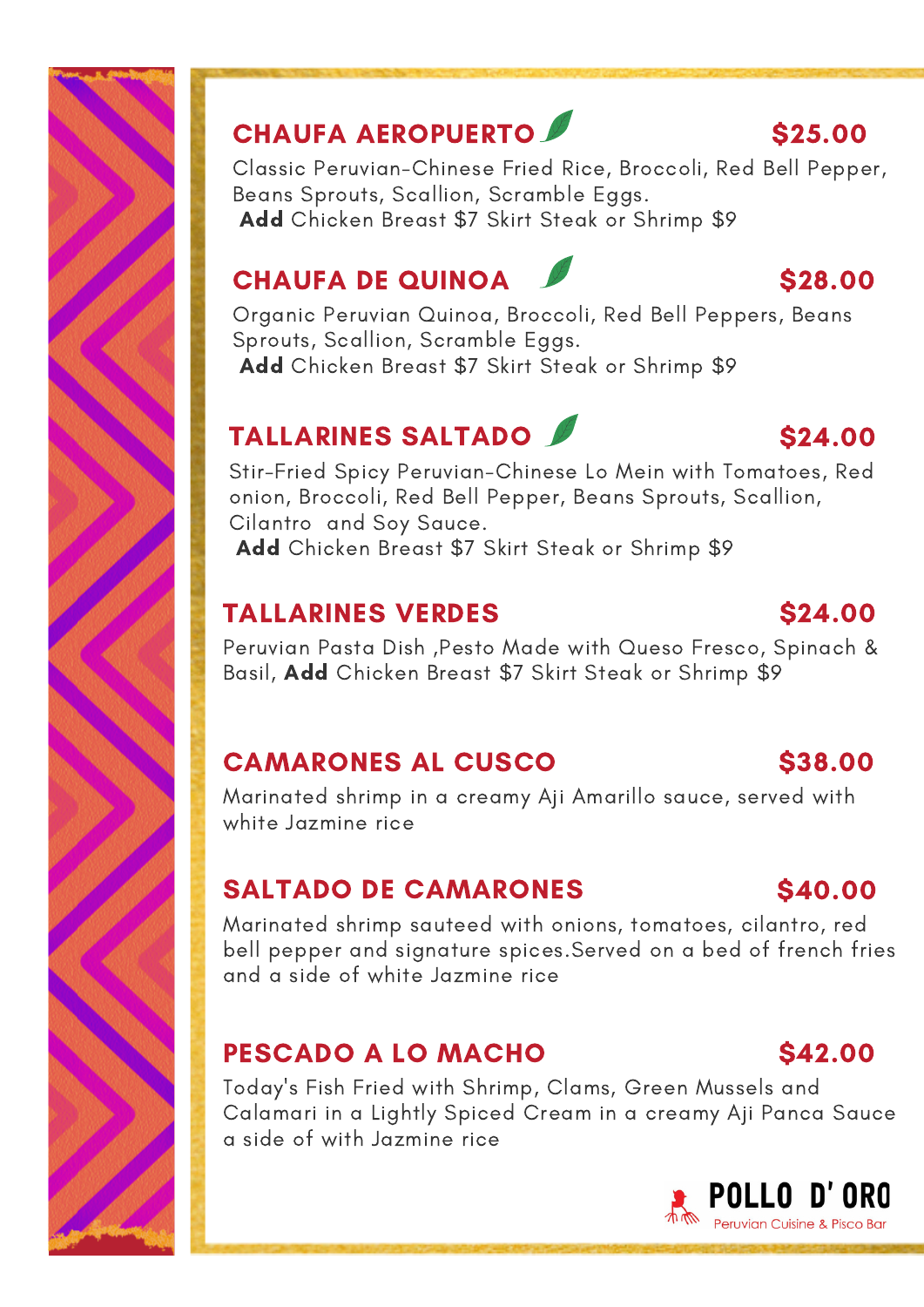

#### JALEA

#### \$42.00

Mixed Deep-Fried Seafood with Salsa Criolla. Today's Fish with Shrimp, Fish Nuggets, Green Mussels and Calamari and Yuca

#### ARROZ MARISCOS

#### \$43.00

Peruvian style paella, shrimp, little neck clams, mussles, calamari with peas and carrots and bell peppers mixed with rice and topped with Salsa criolla

A STATISTICS IN THE REAL PROPERTY

#### **ANDWICHES** MONDAY-FRIDAY 12-4PM Side of Small Salad

## \$18.00

#### GRILLED CHICKEN

Grilled Chicken Breast with Lettuce, Tomato, and Mayonnaise

#### STEAK PERU

Peruvian Spiced and Thinly Sliced Chopped Steak with Red Bell Pepper and Onion

#### POLLO A LA BRASA

Shredded Rotisserie Chicken Topped with Mozzarella cheese and Aji Verde

#### SWAI FILET FISH

Fried swai filet topped with salsa criolla, Mayonnaise

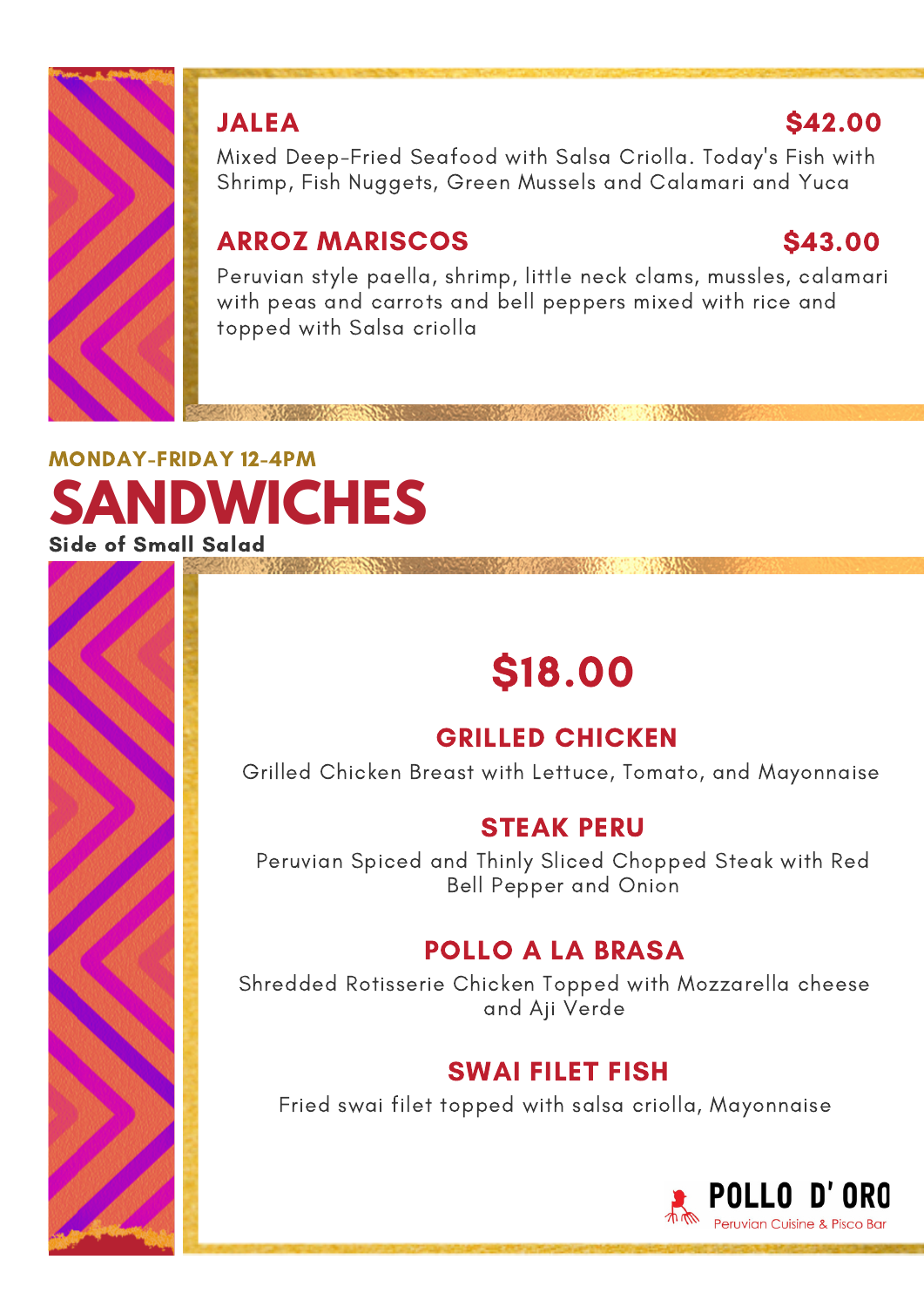## **SIDES**



- **Sweet Plantains... \$7**
- **Golden Tostones.. \$7**
- **Fried Yuca............ \$7**
- **Salchipapas.......... \$8**
- **Green Salad.......... \$7**
- **Rice & Beans........ \$8**
- **Chicharron.......... \$14**